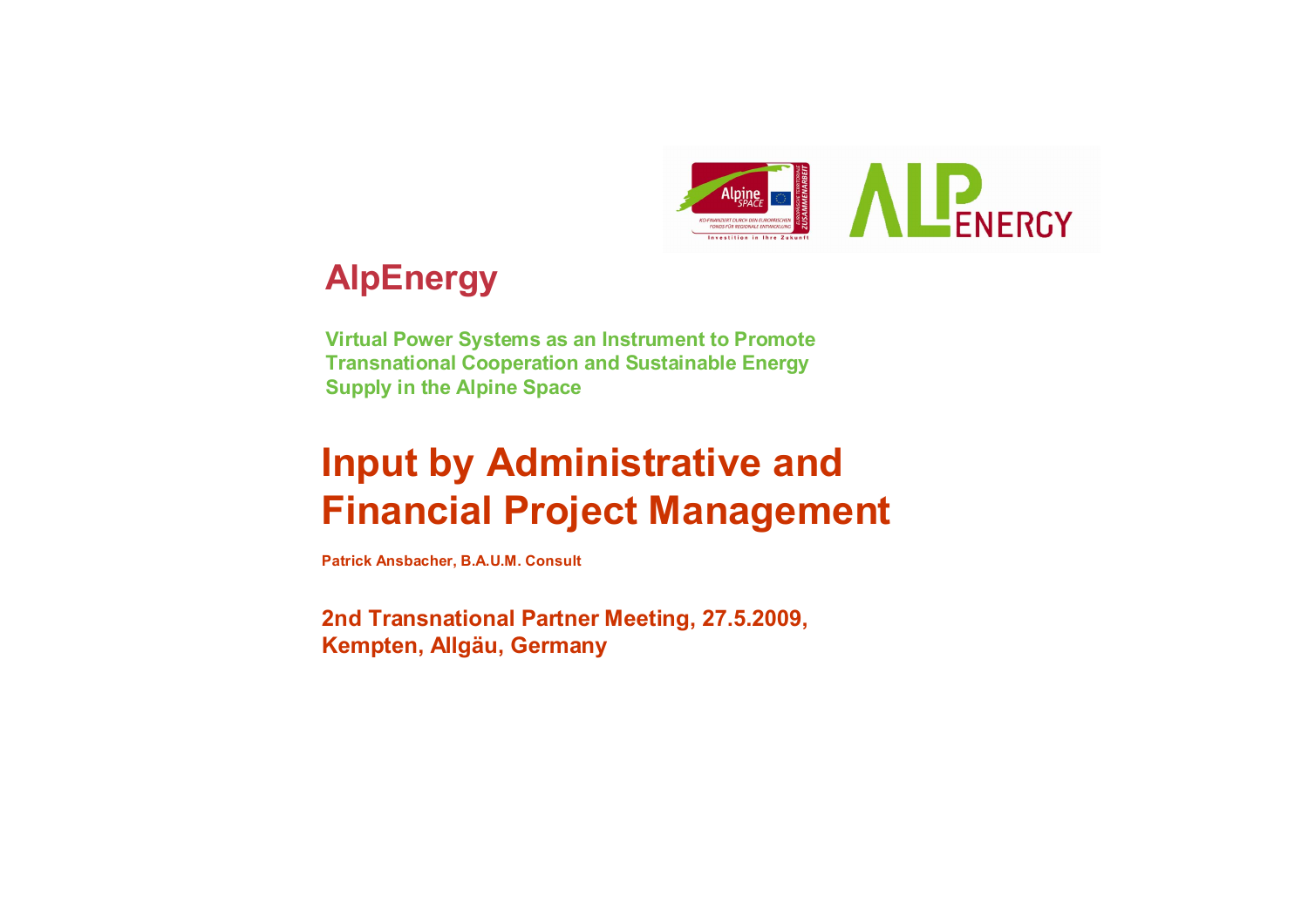



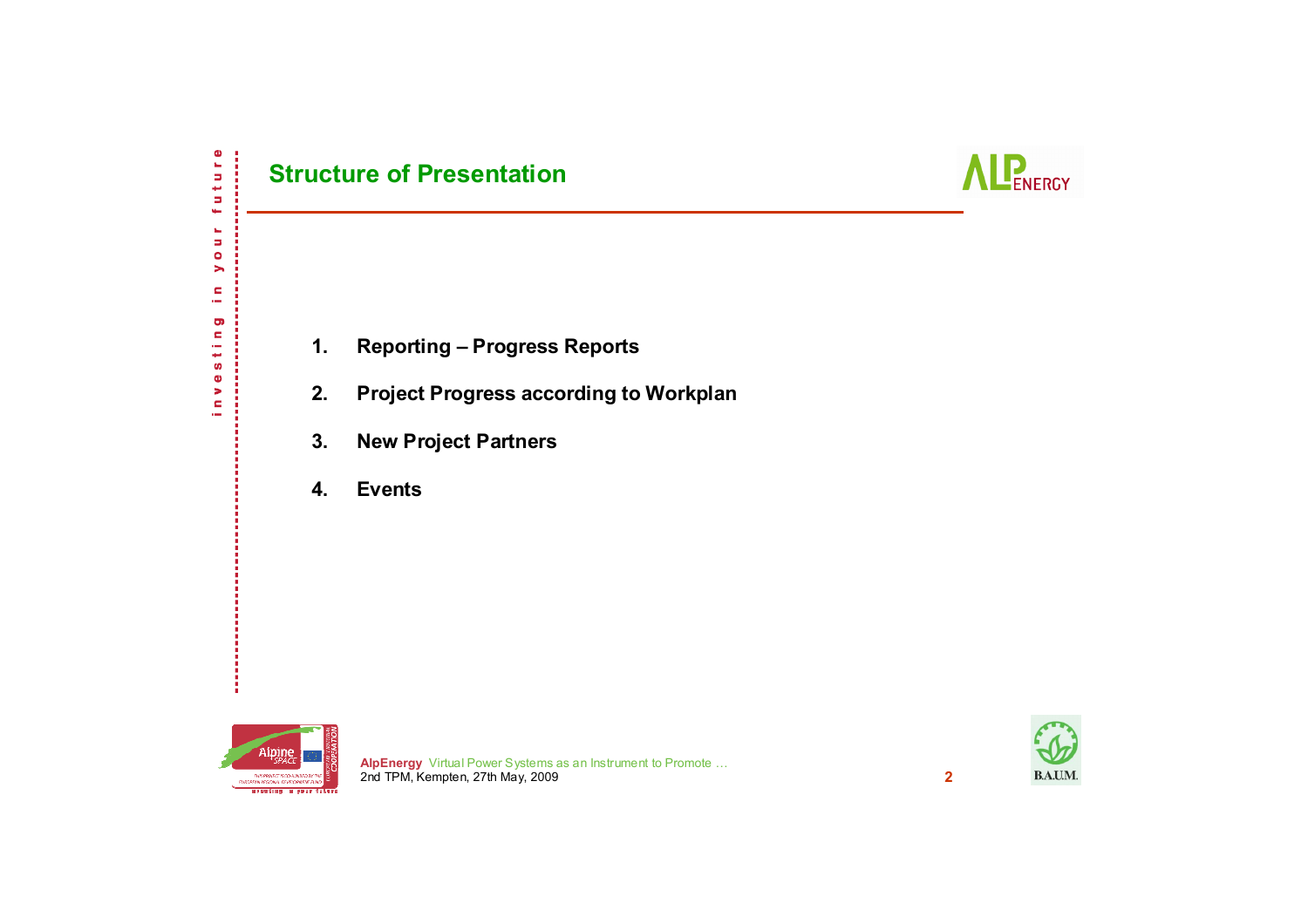

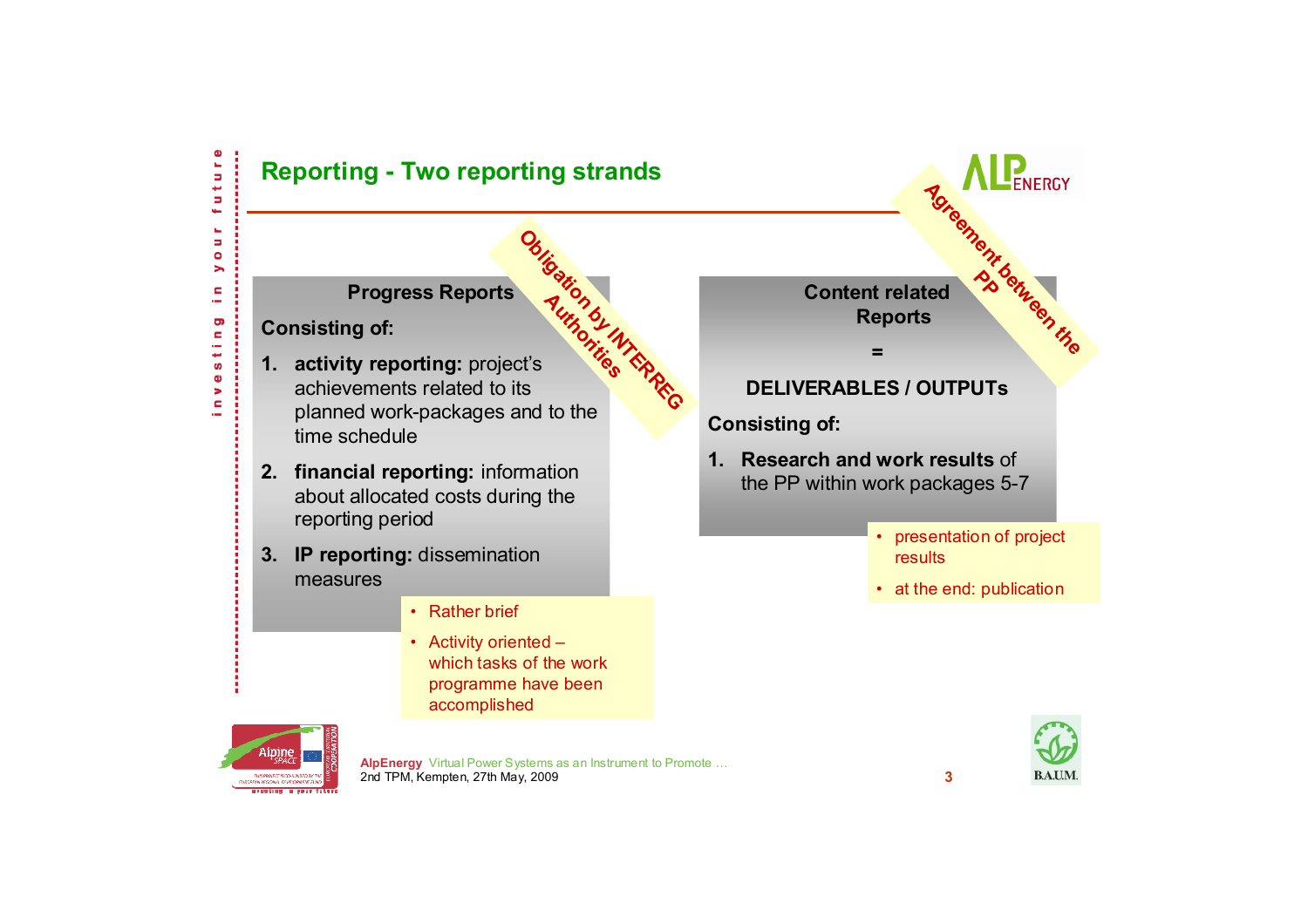

**Time plan and Reporting Periods:**

- **1. 31.10.2008** Î **for reporting period: 01.07.2008 – 30.09.2008 (3 months plus project preparation)**
- **2.30.04.2009** Î **for reporting period: 01.10.2008 – 31.03.2009 (6 months)**
- **3.31.10.2009** Î **for reporting period: 01.04.2009 – 30.09.2009 (6 months)**
- **4.30.04.2010** Î **for reporting period: 01.10.2009 – 31.03.2010 (6 months)**
- **5.31.10.2010** Î **for reporting period: 01.04.2010 – 30.09.2010 (6 months)**
- **6.30.04.2011** Î **for reporting period: 01.10.2010 – 31.03.2011 (6 months)**
- **7. 31.07.2011** Î **for reporting period: 01.04.2010 – 30.06.2011 (3 months) plus FINAL REPORT**



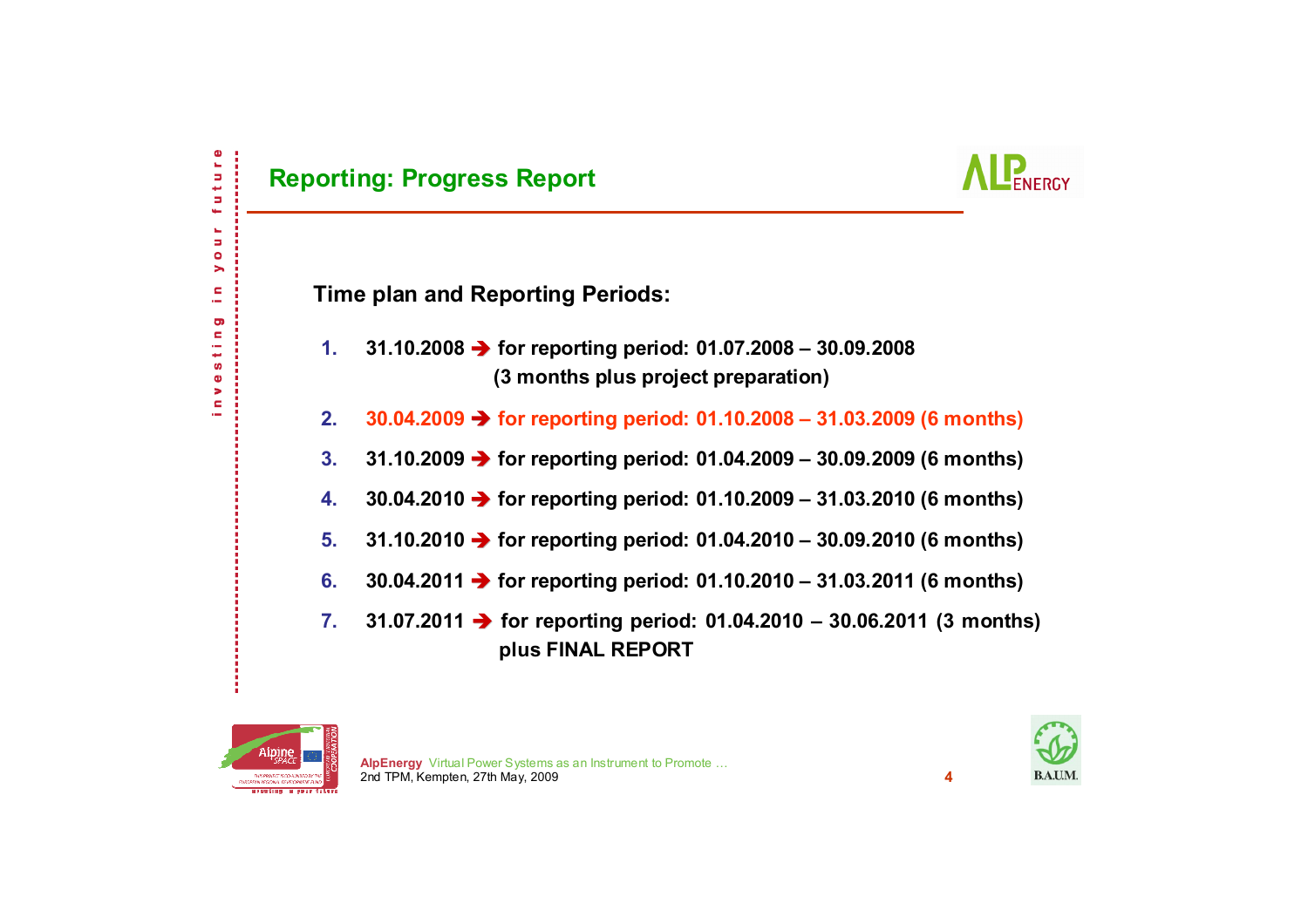



Б ĥ, Ь  $\bullet$ > c ÷ Ō)  $\blacksquare$ ÷ مها S  $\bullet$ > ċ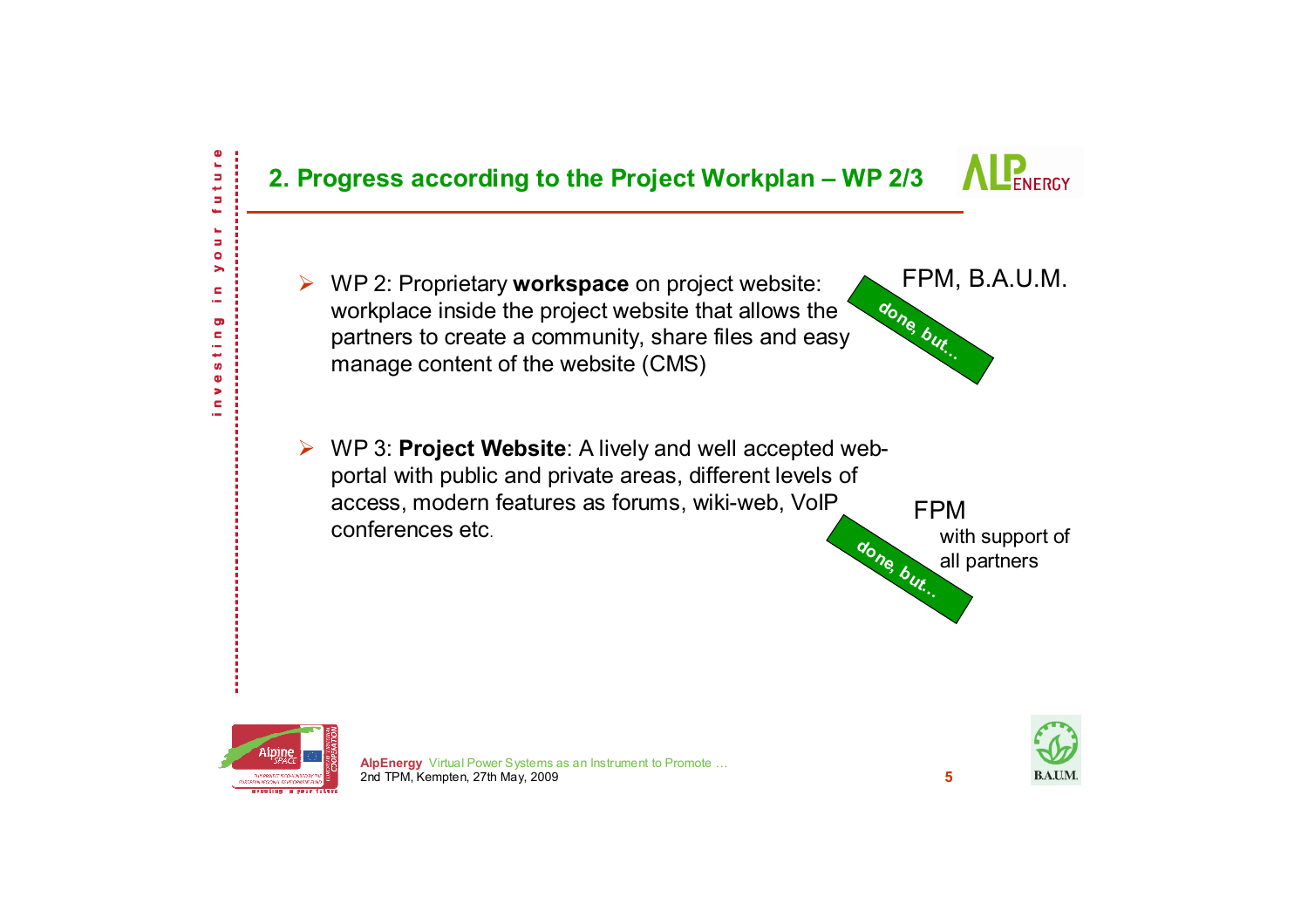

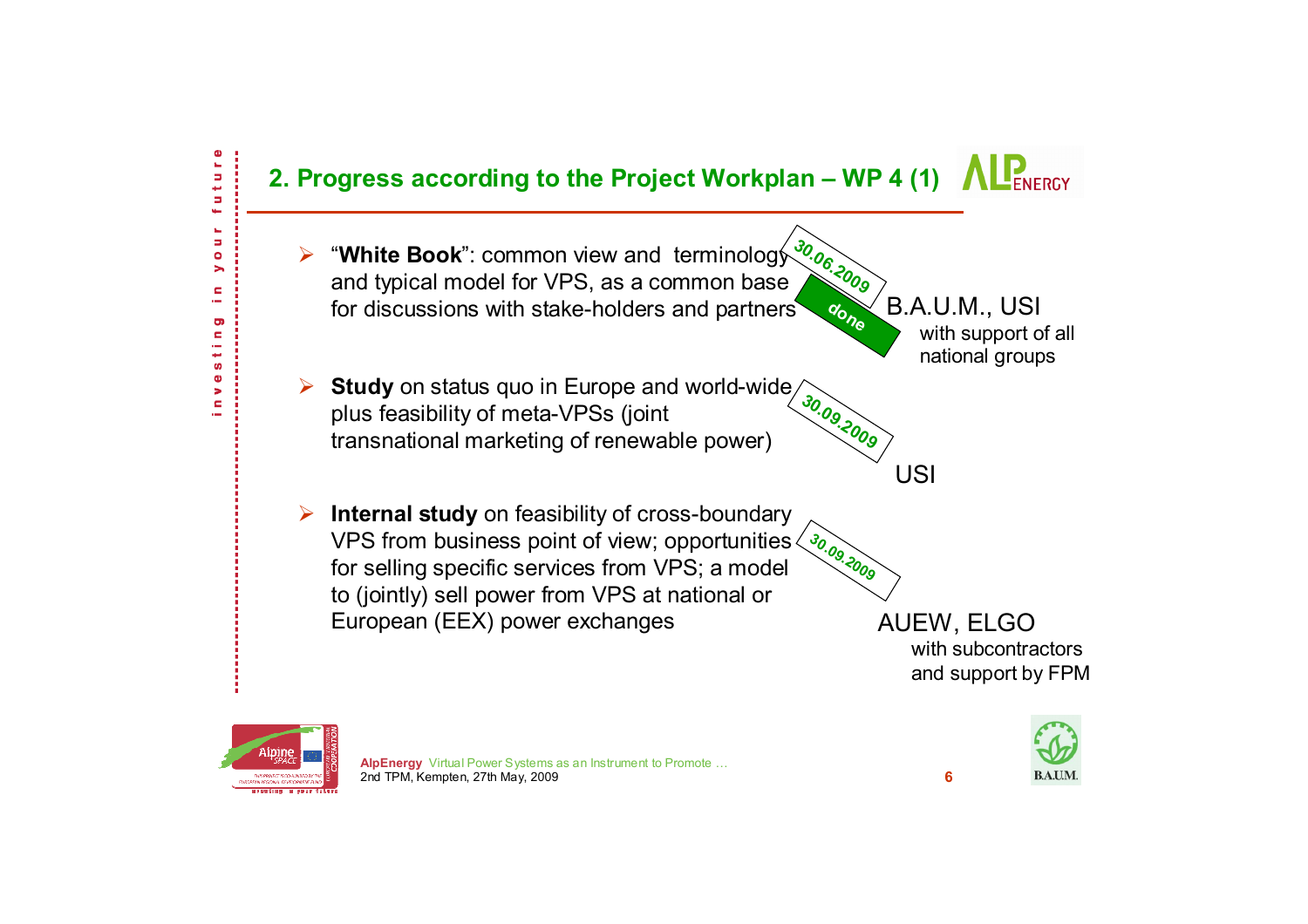



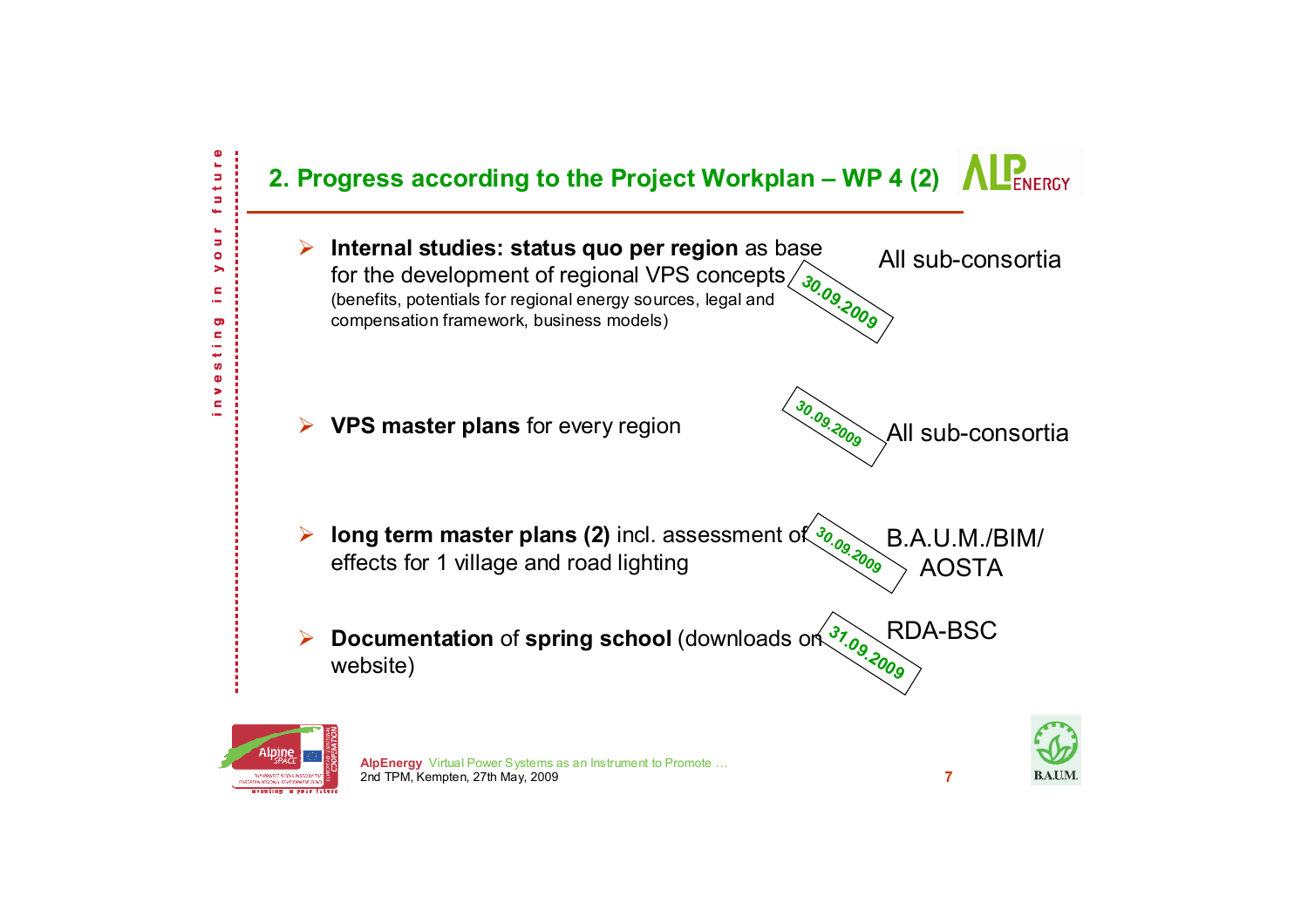

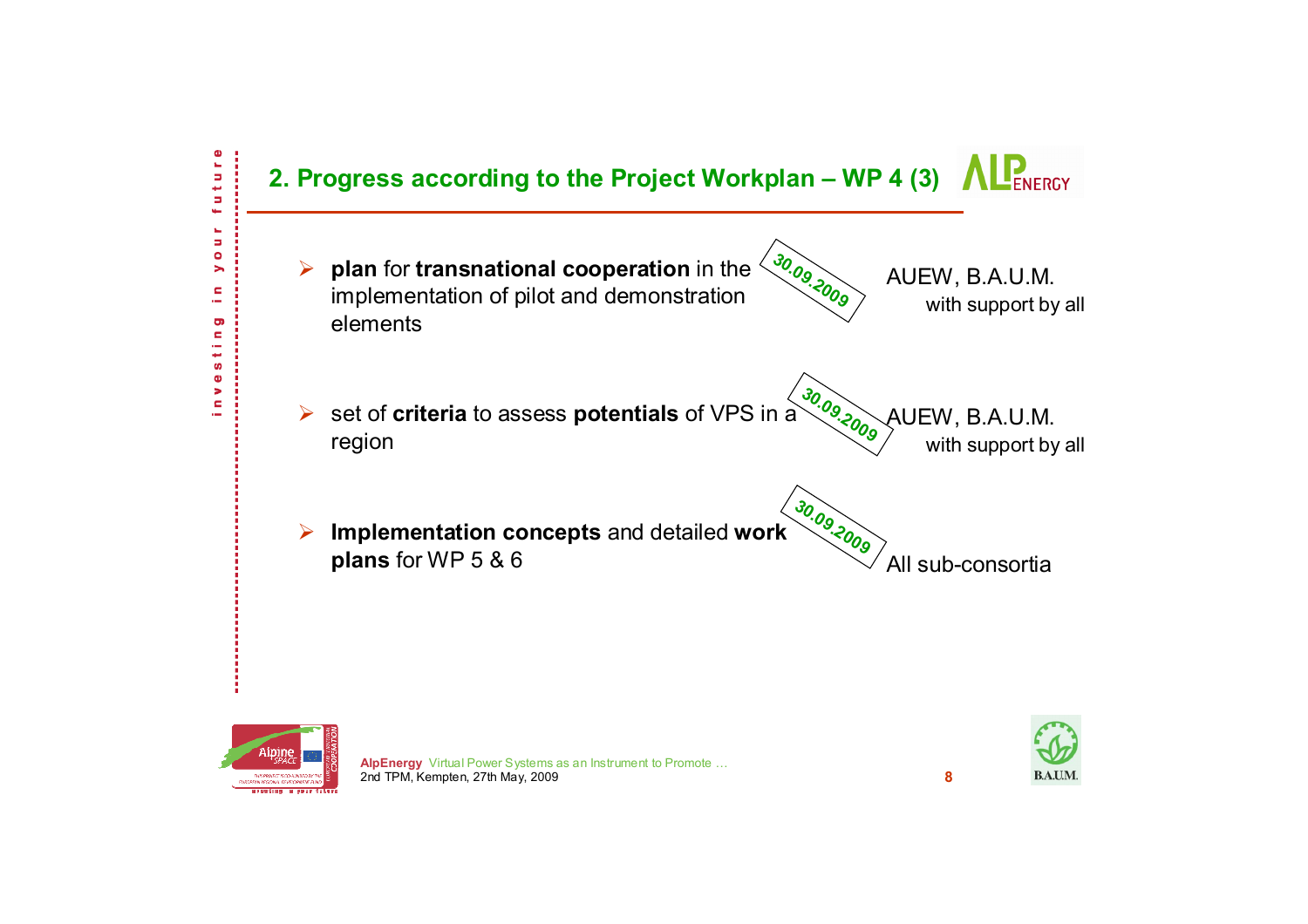

**BEAN DOCUMENT DEVELOPMENT** naustina a sacritular

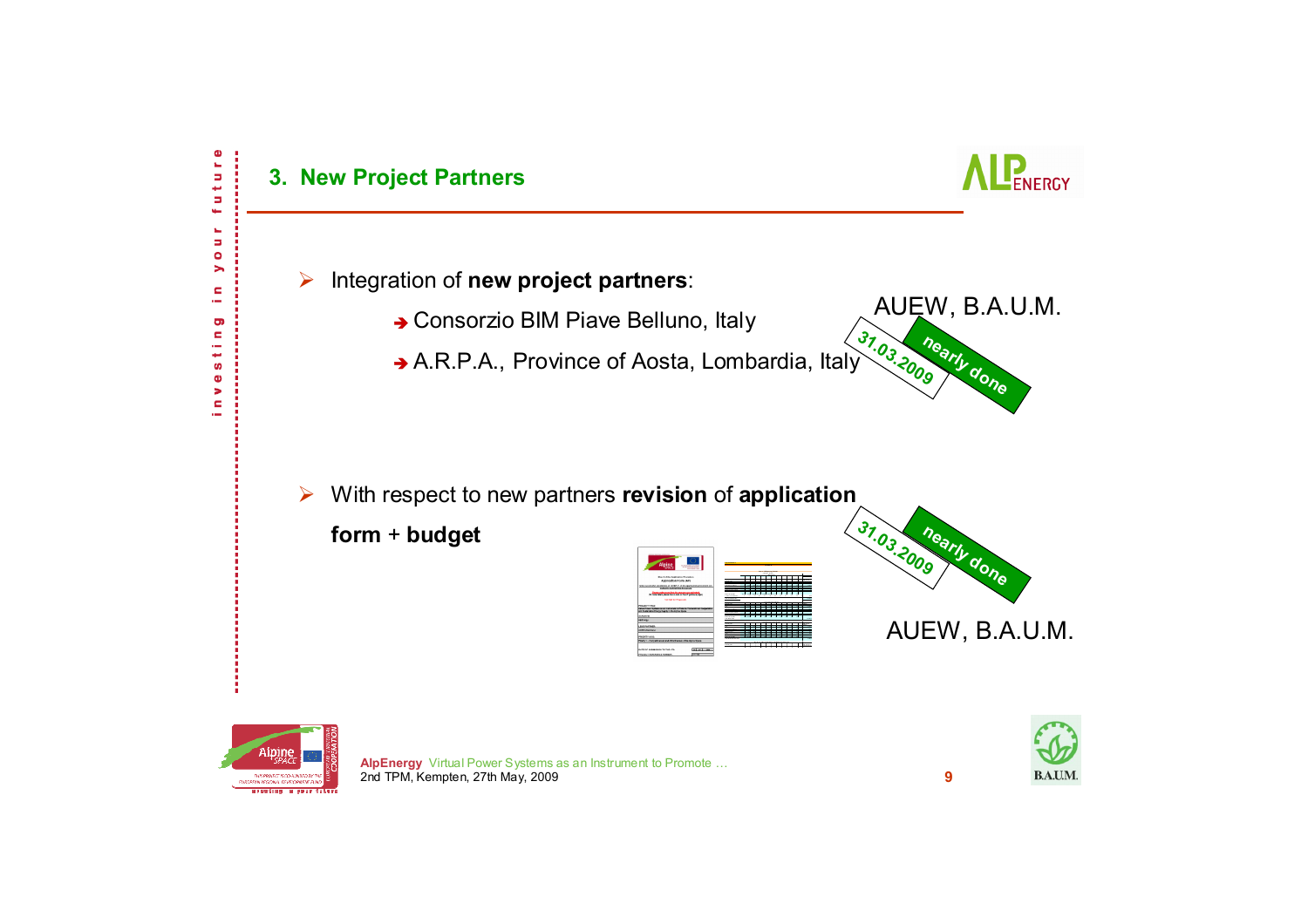#### **4. Events since last TPM**



¾ **Spring School, Bled, Slovenia 27th March 2009** (BSC, ELGO)



The "Allgäu Week":

- ¾ **Opening Conference** in Allgäu Region, Kempten, **26th May 2009** (AUEW, AI, B.A.U.M.)
- ¾ **Transnational Partner Meeting** attached to the Conference, Allgäu Region, Kempten, Germany, **27th May 2009** (AUEW, AI, B.A.U.M.)
- ¾ **Study Trip** to Allgäu Region, **28/29th May 2009** (RAEE, AUEW, initialised by French partners)





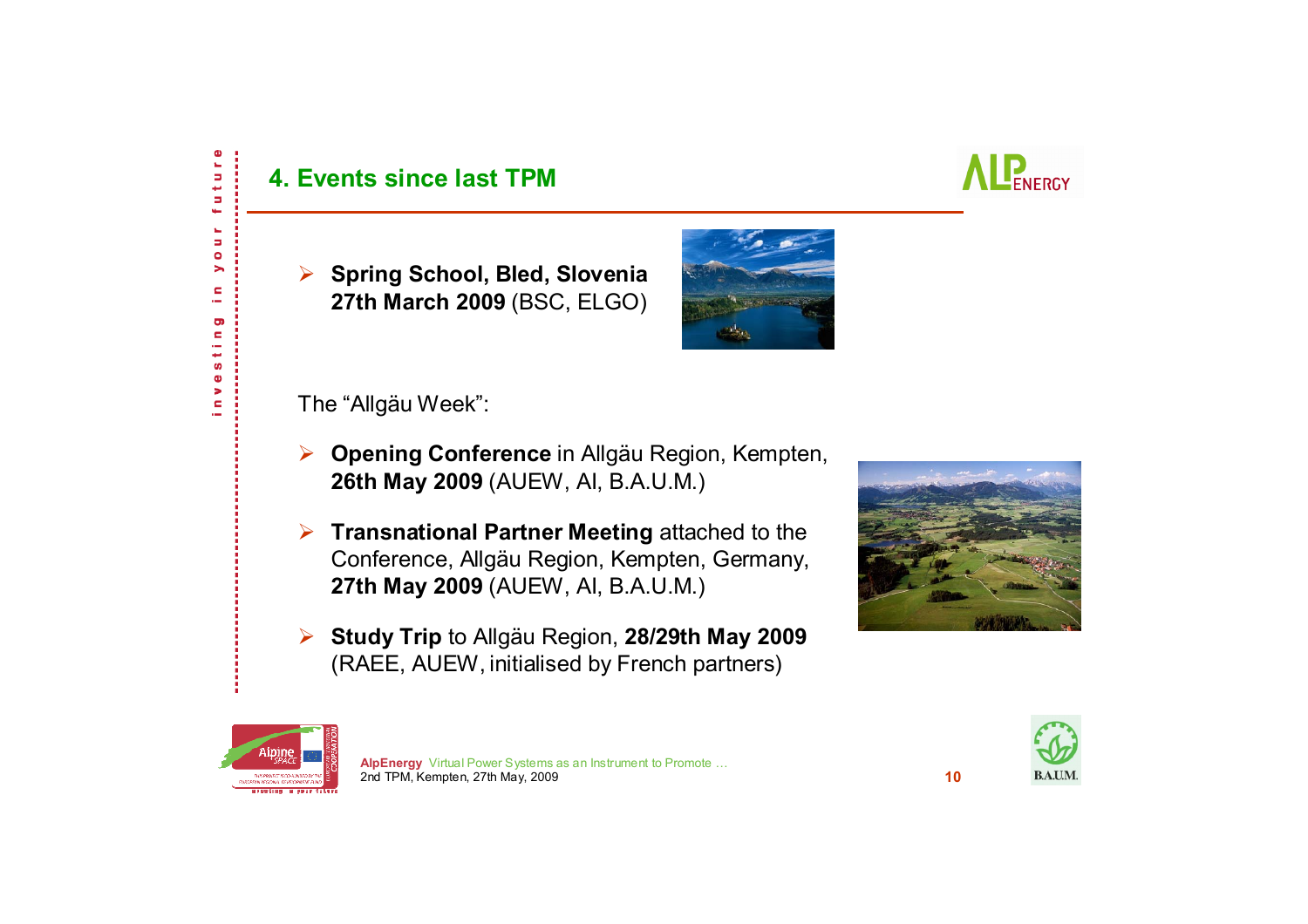### **4. Upcoming Events**

future j

o u r  $\blacktriangleright$ Ċ.  $\sim$ Ō)

investin



| event                                        | responsible partner |                                                  | place / date                                         |                               |  |                             |  |
|----------------------------------------------|---------------------|--------------------------------------------------|------------------------------------------------------|-------------------------------|--|-----------------------------|--|
| transnational partner meeting                | <b>AUEW/BAUM</b>    |                                                  | D: Rosenheim/ 1- 2. April 2008                       |                               |  |                             |  |
| transnational partner meeting                | AUEW/B              |                                                  |                                                      | zburg / 6-8 October 2008      |  |                             |  |
| <b>Opening Conference</b>                    | <b>AUEW</b>         | <b>Change in event plan:</b><br>Before: USI / CH |                                                      | mpten (1st half of Feb 09)    |  |                             |  |
| International "Summer"<br>School             | <b>RDA-BSC</b>      |                                                  |                                                      | rch 09                        |  |                             |  |
| transnational partner meeting                | <b>AUEW/BAUI</b>    |                                                  |                                                      | attached to conference        |  |                             |  |
| transnational partner meeting                | <b>BIM Piave</b>    |                                                  |                                                      | 15./16. Oct<br>IT: Sep/Oct 09 |  |                             |  |
| <b>Intermediate Conference</b>               | <b>RAEE + INPG</b>  |                                                  | FR: March / April 2010                               |                               |  | Proposal will<br>be send by |  |
| transnational partner meeting                | <b>RAEE</b>         |                                                  | FR: March/ April 10                                  |                               |  | <b>RAFF</b> within          |  |
| <b>International Summer</b><br><b>School</b> | <b>USI</b>          |                                                  | next week<br><b>CH: Summer 10</b>                    |                               |  |                             |  |
| transnational partner meeting                | RDA-BSC             |                                                  | SLO: Sep/ Oct 10                                     |                               |  |                             |  |
| <b>Final conference</b>                      | <b>FPM</b>          |                                                  | IT: March 2011 (Bergamo) or Jan with<br>Foragri      |                               |  |                             |  |
| transnational partner meeting                | <b>PMAN</b>         |                                                  | attached to Foragri in January 2011 or<br>Conference |                               |  |                             |  |